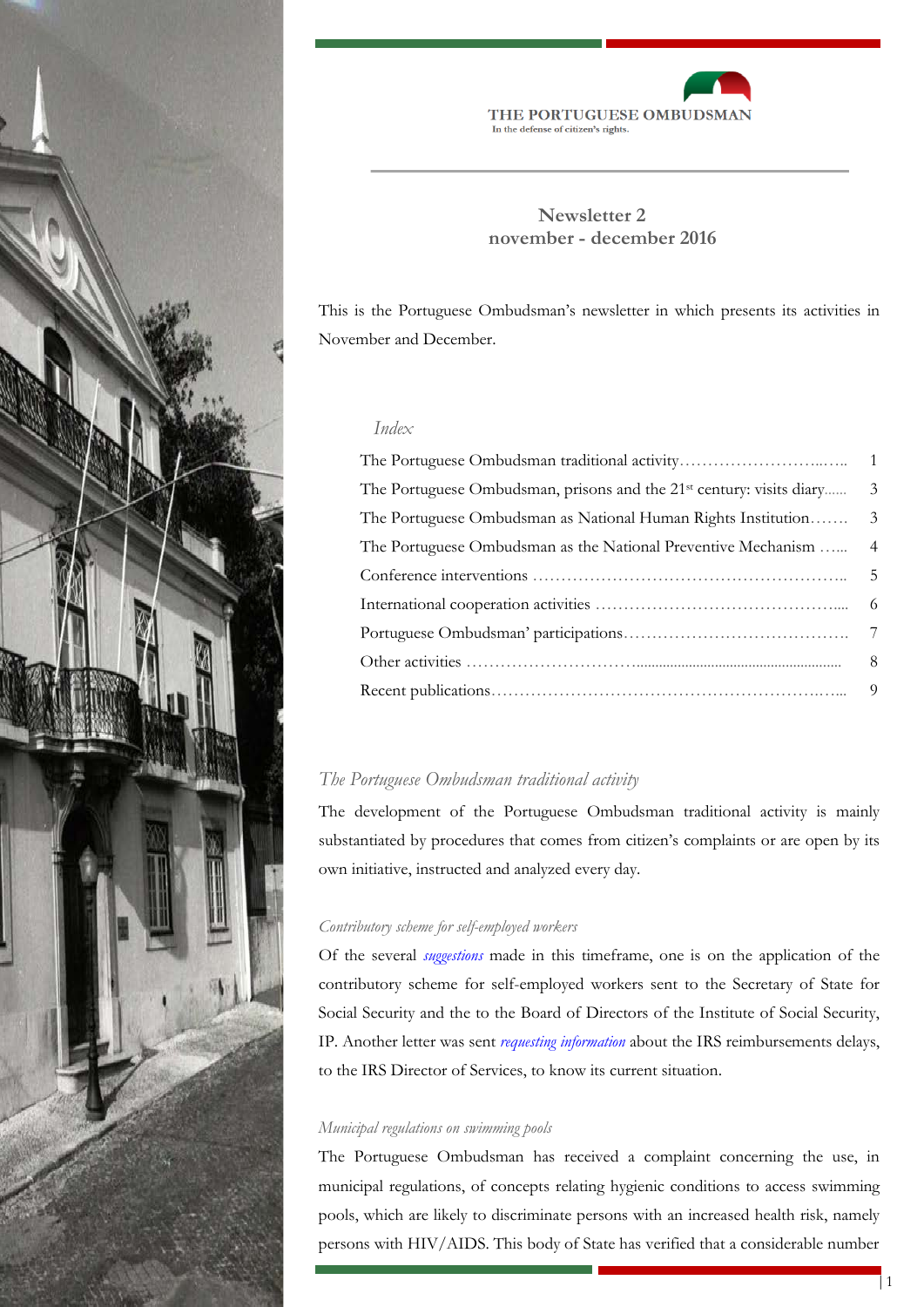



of municipal regulations have been imposing a medical statement. After proper instruction of the procedure was considered that there are *municipal regulations using concepts discriminating people with aggravated health risk.*

## *Teachers qualification on teaching English - Recommendation 5/B/2016*

The Portuguese Ombudsman addressed to the Minister of Education the *recommendation 5/B /2016*, referring the lack of regulation of a legal norm concerning teaching English on Elementary Education.

# *Medical boards and workers with long-term illness - Recommendation 4 /A/2016*

The Portuguese Ombudsman addressed the *[recommendation 4/A/2016](http://www.provedor-jus.pt/?idc=67&idi=16645)* to the Secretary of State Assistant and of Education, stating that measures should be taken to reinstate, as quickly as possible, the medical boards meetings to make sickness checks in the regional offices.

## *Lisbon Municipal Master Plan - Recommendation 5/A/2016*

The Portuguese Ombudsman analyzed the rules of the Lisbon Municipal Master Plan applicable to the riverside area and to the parking, in the context of a complaint concerning the Museum of Art, Architecture and Technology project. In the assessment made, the Portuguese Ombudsman, detected illegalities in the norms of the Lisbon Municipal Master Plan, which were pointed out in the *[recommendation](http://www.provedor-jus.pt/?idc=67&idi=16650)  [5/A/2016](http://www.provedor-jus.pt/?idc=67&idi=16650)* to the Mayor of Lisbon.

## *Recruitment and hiring in non-public education system*

The Portuguese Ombudsman, having in mind the complaints from teachers and specialized technicians of higher education public schools*, [informed](http://www.provedor-jus.pt/?idc=35&idi=16659)* the Secretary of State of Education of the questions considered important to the legislative revision process of the Decree 132/2012, of June 27<sup>th</sup>.

#### *Motorway concessionaire responsibility- Recommendation 6/A/2016*

The Portuguese Ombudsman has received a complaint against a motorway concessionaire because it failed to repair the damages resulting from a car accident caused by an obstacle. After analyzing the procedure, this body of State issued the *[recommendation 6/A/2016.](http://www.provedor-jus.pt/?idc=67&idi=16661)*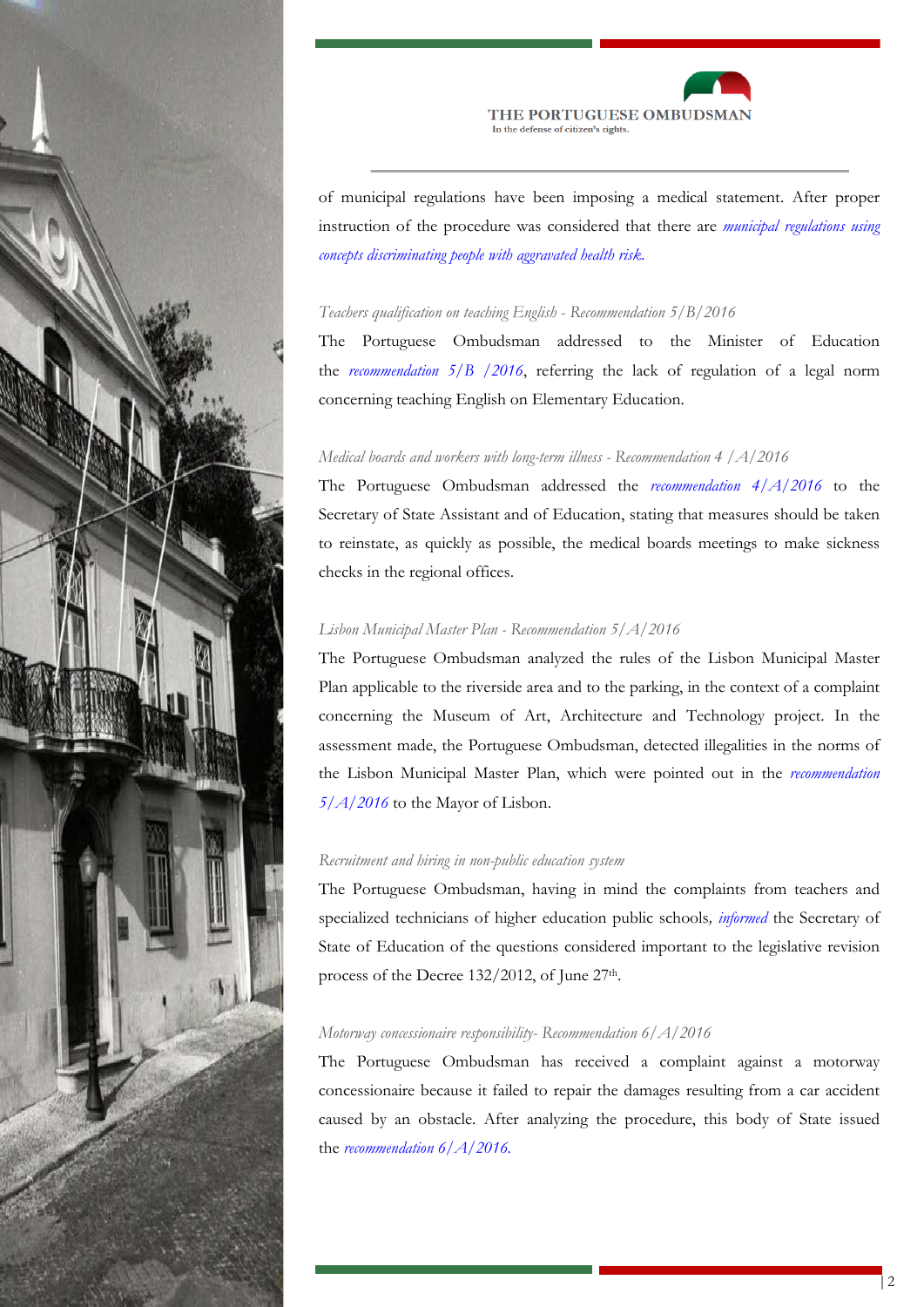



#### *Request for constitutional review*

The Portuguese Ombudsman asked the Constitutional Court to *[review the](http://www.provedor-jus.pt/site/public/?idc=46&idi=16664)  [constitutionality](http://www.provedor-jus.pt/site/public/?idc=46&idi=16664)* of rules relating the accumulation of benefits for permanent incapacity caused by accidents at work or by occupational diseases, (Article 41 (1) *(b)* ), 3 and 4, of Decree 503/99, of November 20th, in the drafting of Law 11/2014, of March 6th).

# *The Portuguese Ombudsman, prisons and the 21st century: visits diary*

The Portuguese Ombudsman continues to visit the Portuguese prisons to know specifically their characteristics and problems. The year 2016 was, therefore, marked by the development of the *project The Portuguese Ombudsman, prisons and the 21st century: visits diary*. The community can monitor these visits throughout the reports available in the institutional website.

The prisons visited, are: *[Lisbon prison](http://www.provedor-jus.pt/?idc=83&idi=16117)* (January 19th), *[Tires prison](http://www.provedor-jus.pt/?idc=83&idi=16149)* (February 4th), *[Vale de](http://www.provedor-jus.pt/?idc=83&idi=16159)  [Judeus prison](http://www.provedor-jus.pt/?idc=83&idi=16159)* (February 23rd), *[Coimbra prison](http://www.provedor-jus.pt/?idc=83&idi=16258)* (April 18th), *[Ponta Delgada prison](http://www.provedor-jus.pt/?idc=83&idi=16273)* (May 4th), *[Monsanto prison](http://www.provedor-jus.pt/?idc=83&idi=16476)* (June 27th) and *[Funchal prison](http://www.provedor-jus.pt/?idc=83&idi=16490)* (July 19th) and the *[Leiria Special](http://www.provedor-jus.pt/?idc=83&idi=16631)  [Prison](http://www.provedor-jus.pt/?idc=83&idi=16631)* (September 16<sup>th</sup>).

# *The Portuguese Ombudsman as National Human Rights Institution Commemorative dates*

As National Human Rights Institution, the Portuguese Ombudsman points out, through various initiatives and messages available on its institutional website, some evocative dates. Within this newsletter' timeframe were celebrated the following dates: *[Universal Children's Day](http://www.provedor-jus.pt/?idc=35&idi=16566)* (November 20<sup>th</sup>), *[International Day for](http://www.provedor-jus.pt/?idc=35&idi=16578) the Elimination of [Violence against Women](http://www.provedor-jus.pt/?idc=35&idi=16578)* (November 26th) *[International Day for the Abolition of Slavery](http://www.provedor-jus.pt/?idc=35&idi=16622)* (December 2nd), *[International Day of Persons with Disabilities](http://www.provedor-jus.pt/?idc=35&idi=16624)* (December 3rd), *[Human](http://www.provedor-jus.pt/?idc=35&idi=16634)  [Rights Day](http://www.provedor-jus.pt/?idc=35&idi=16634)* (December 10th) e *[International Migrants Day](http://www.provedor-jus.pt/?idc=35&idi=16643)* (December 18th).

## *Other messages from the Portuguese Ombudsman*

The Portuguese Ombudsman, in the institutional website, on December 20<sup>th</sup>, reiterated its vehement repudiation for the practice of offensive human rights behavior.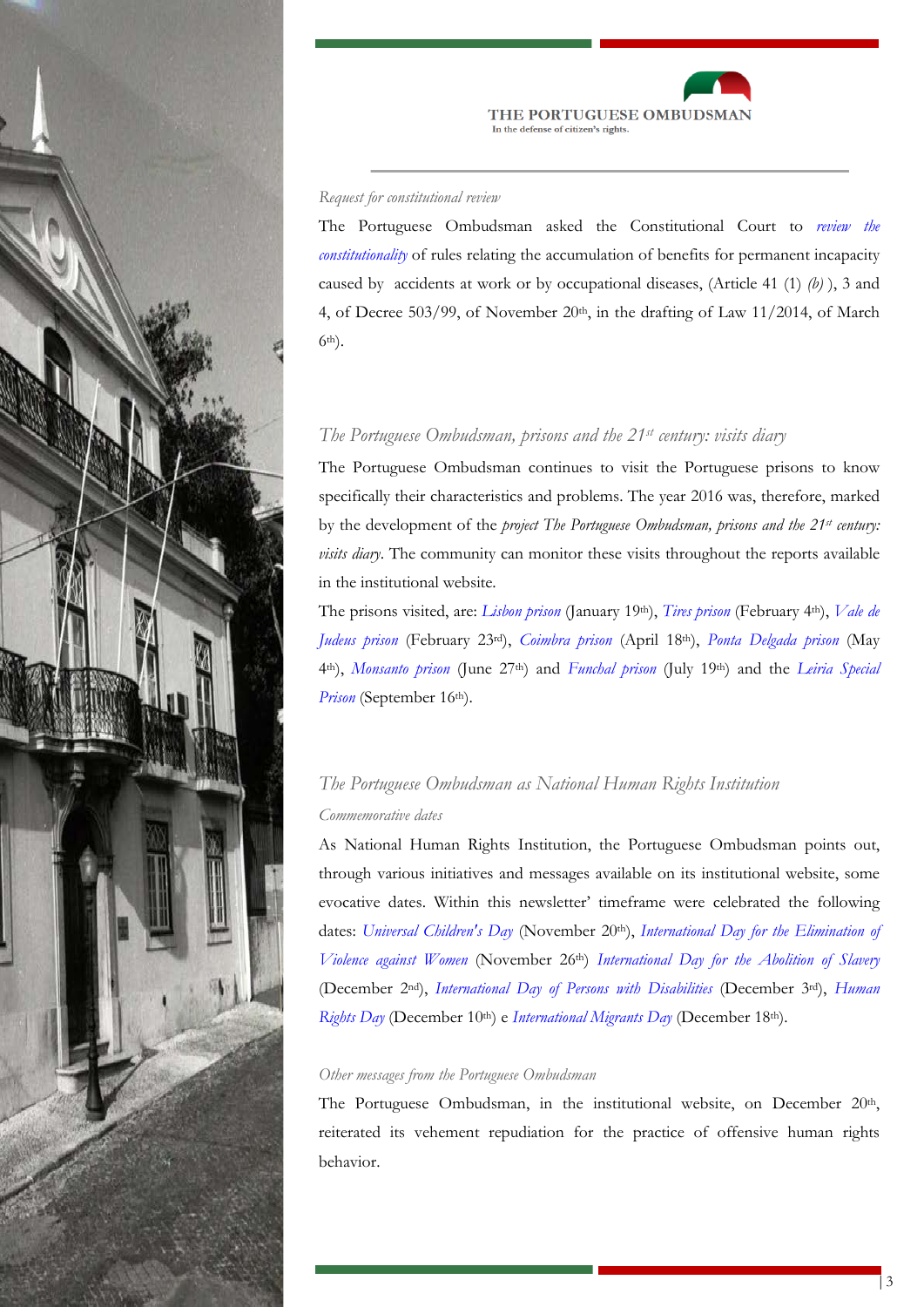



*Visit of the United Nations Special Rapporteurs on Human Rights to Safe Drinking Water and* 

*Sanitation and on Adequate Housing*

The Portuguese Ombudsman received the Special Rapporteurs on Human Rights to Safe Drinking Water and Sanitation, Léo Heller, and on the Right to Adequate Housing, Leilani Farha.

This visit was carried out as part of an invitation addressed by the



Portuguese State to the Human Rights Council and to know the Ombudsman's activity in the promotion and defense of human rights.

# *The Portuguese Ombudsman as the National Preventive Mechanism Visits*

In *[November](http://www.provedor-jus.pt/site/public/?idc=111&dta=2016&dtm=11)* and *[December](http://www.provedor-jus.pt/site/public/?idc=111&dta=2016&dtm=12)*, the *[National Preventive Mechanism](http://www.provedor-jus.pt/?idc=107)* made 34 visits to police forces detention places, prisons, courts and a hospital psychiatric unit. These visits were made without previous notice and took place in the North and Center of Portugal.

# *External Training Activity*

A member from the Visitors Team of the Portuguese National Preventive Mechanism, participated in the Workshop «Framework Decisions on Detention as Opportunities and Challenges for the Prevention of Ill-Treatment: The Role of Courts and National Prevention Mechanisms» which was held at the House of the European Union, in Vienna, on the 16<sup>th</sup> and 17<sup>th</sup> November 2016. The event was co-organised by the Ludwig Boltzmann Institute of Human Rights and the Academy of European Law.

The Workshop was attended by representatives of National Prevention Mechanisms, judges and prosecutors from various European Union countries, members of the European Committee for the Prevention of Torture and members of the European Commission as well as and civil society institutions, namely the APT - Association for the Prevention of Torture, an international non-governmental human rights organization, and the Fair Trials International, an organization dedicated to the promotion of the fundamental human right to a fair trial. The purpose of the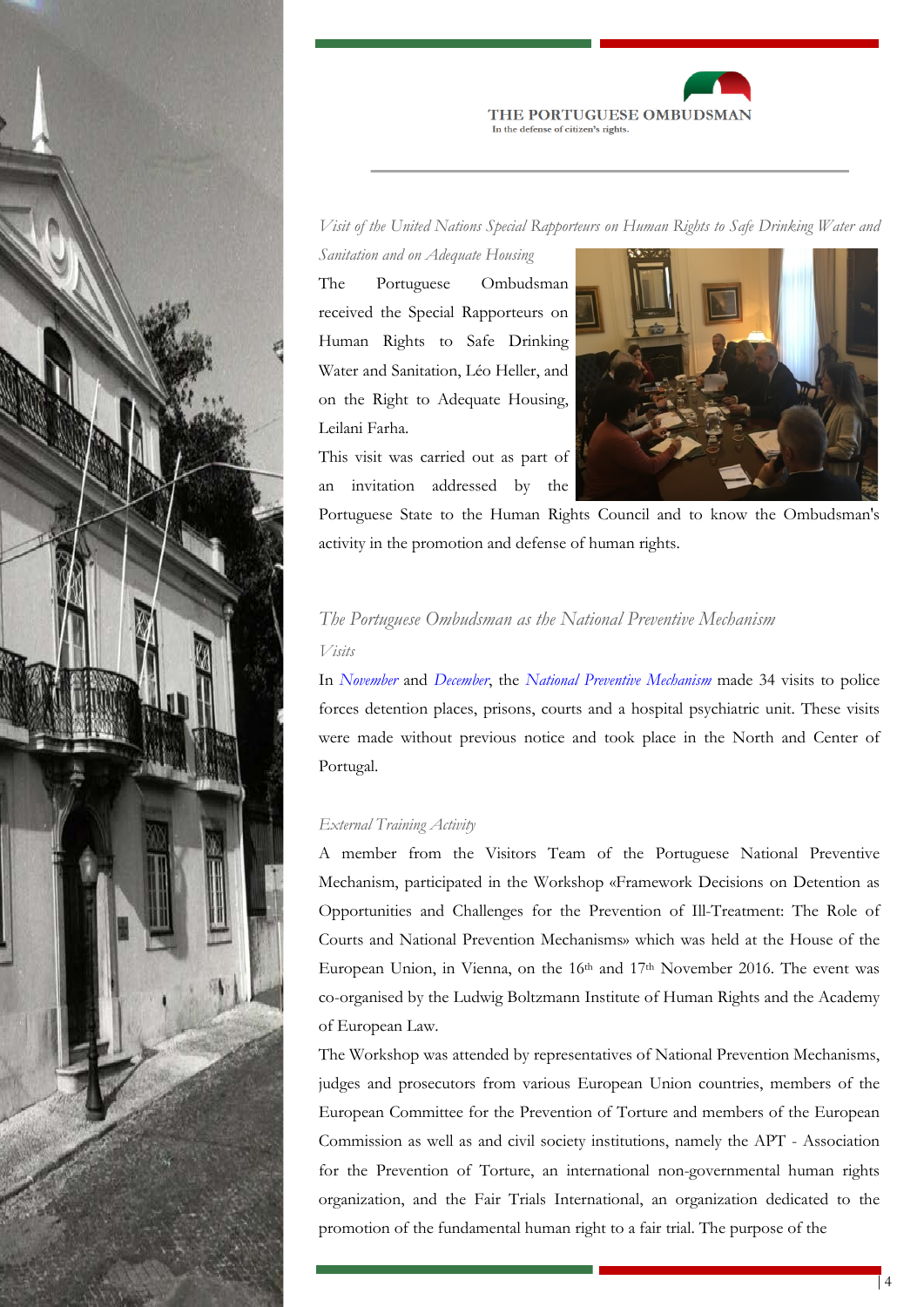



initiative was the joint reflection on forms of cooperation between NPMs and the judiciary in order to prevent torture and ill-treatment.

# *Internal Training Activity*

The National Prevention Mechanism team participated in the training project *Coffee Meetings*, in two moments: the first, in November 10<sup>th</sup>, entitled «Torture Prevention: 10 Years of Implementation of the Optional Protocol to the Convention against Torture and Other Cruel, Inhuman or Degrading Treatment or Punishment»; the second, in December 21<sup>st</sup>, about the «Reflections on the collaboration between the MNP's and the judiciary power in the prevention of torture and abuse».

# *Conference interventions*

## *Conference «The Portuguese Ombudsman and the 40 years of the Constitution»*

The Portuguese Ombudsman joined to the commemorations of the 40th anniversary of the Constitution of the Portuguese Republic, promoting the conference «The Portuguese Ombudsman and 40 years of the Constitution» on November 15<sup>th</sup> in the Portuguese Parliament. In this event, took part the President of the Parliament, the Portuguese Ombudsman and José Gomes Canotilho, PhD.





*International Congress of the Iberoamerican Ombudsman Federation*

The Portuguese Ombudsman and President of the Iberoamerican Federation of Ombudsmen (FIO) participated in the International Congress of this institution, under the theme *Pobreza, Dignidad y Derechos Humanos*, held on November 23th in Santa Cruz de Tenerife, Spain.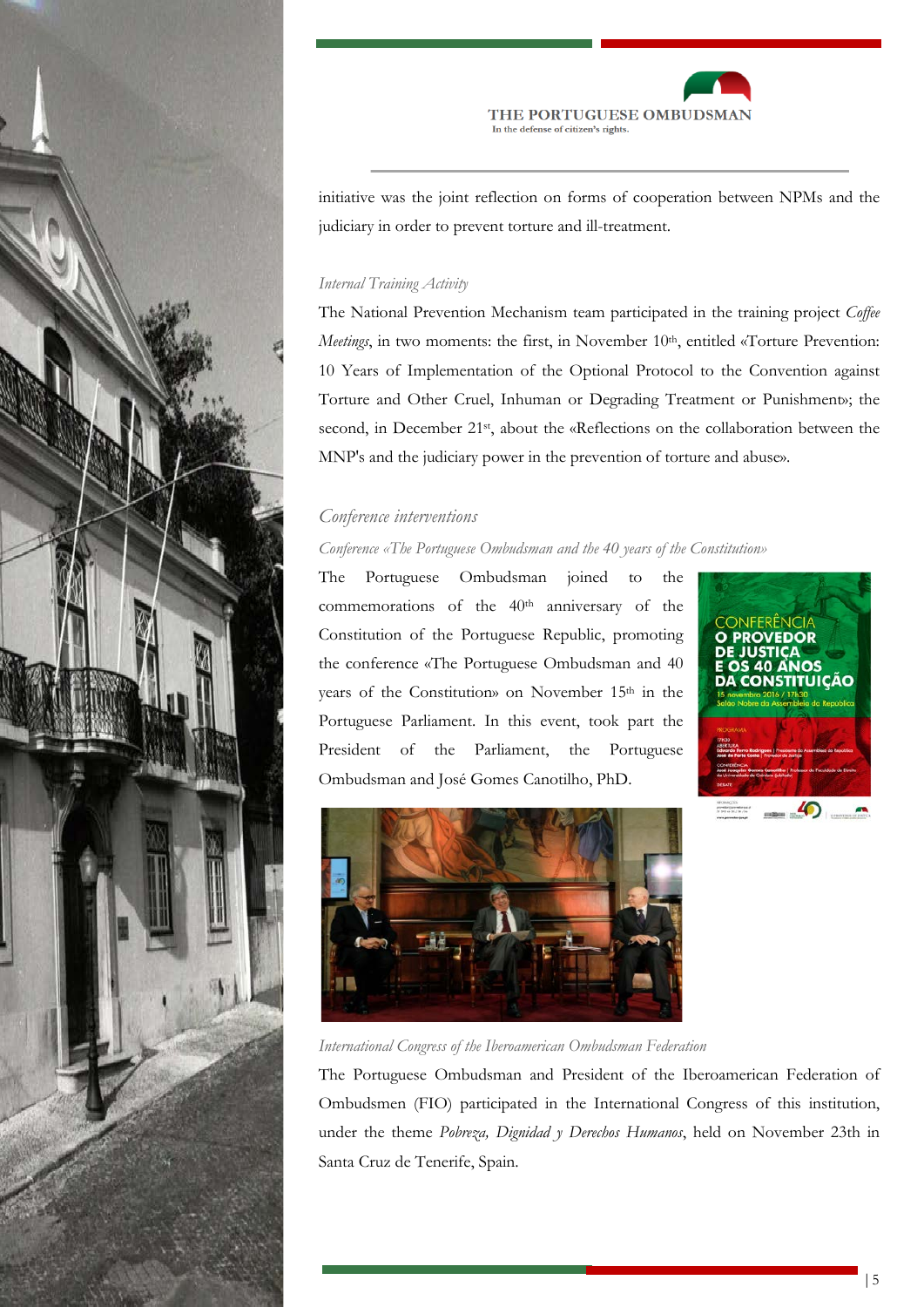



The congress subject was discussed in three round tables entitled: *El Rol de las* 

*Instituciones Ombudsman y de las Instituciones de Derechos Humanos en la consecución del objetivo 1 de lá agenda 2030 de las Naciones Unidas: "*poner fin a la pobreza en todas sus formas y en todo el mundo"; *El Rol de las Instituciones Ombudsman en la concretización del objetivo 11 de la Agenda 2030: garantia receitas el access a una vivenda adequada en ciudades inclusivas y seguras;* e *Romper el ciclo de la pobreza: proporcionar una educación inclusiva y garantizar la igualdad de oportunidades y una formación profesional de calidad.*



*International cooperation activities* 

FEDERACION TBE<br>DEL OMBUDSMA!  $L_{\text{C}}$ 

The Portuguese Ombudsman and President of FIO made twointerventions, at the opening and closing sessions of the event. It was also presented the FIO 2016 report, devoted to the [them](https://youtu.be/8zxitwf97uQ)e of poverty.

The summary of this event was recorded on *video.*

*21st General Assembly of FIO and thematic networks meetings* 

The 21st General Assembly of FIO was held on November 24<sup>th</sup> in Santa Cruz de Tenerife. At this meeting, presided by the Portuguese Ombudsman, several issues were discussed about the activity carried out towards the promotion and defense of the human rights in the iberoamerican space.

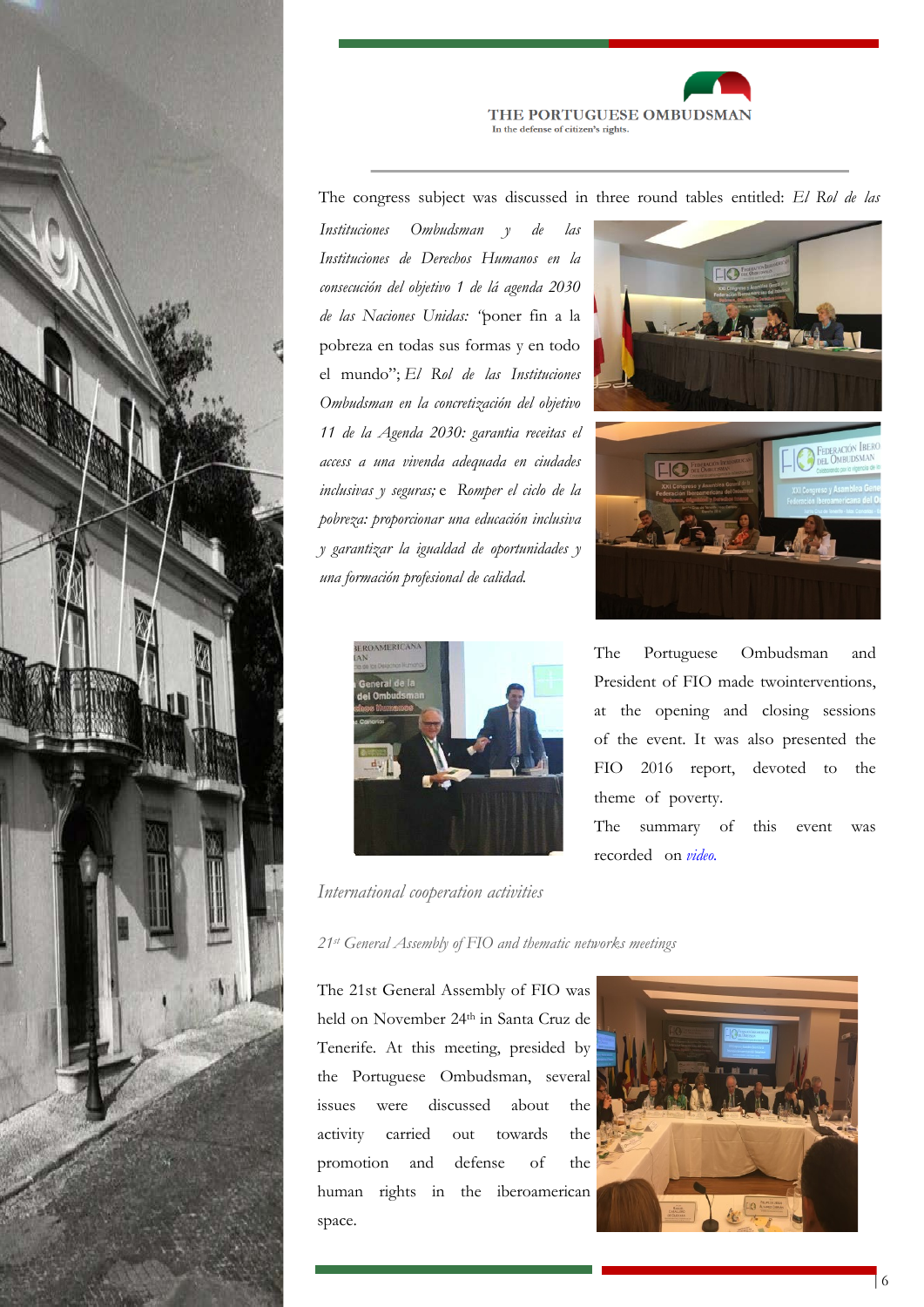





On November 28<sup>th</sup> were also held the four thematic network meetings: the Communicator's network (ComFIO), Women's rights network, Childhood and Youth network and Migrants and Human Rights Trafficking network.

#### *Mozambique*

The Portuguese Ombudsman received the Mozambican Ombudsman on November 18th. As part of the cooperation between these two institutions, a training activity was held between November 22nd and 25th to deepen the knowledge and exchange experiences. In this activity participated



two advisors of the Ombudsman of Mozambique institution to observe the work developed by the Portuguese institution in the several dimensions, mainly the citizens' complaints and promoting and defending their fundamental rights.

# *Portuguese Ombudsman participations Tribute to Joaquim de Sousa Ribeiro*

On November 8<sup>th</sup>, the Portuguese Ombudsman took part in the ceremony to unveil a plaque in honor of the former President of the Constitutional Court, Joaquim de Sousa Ribeiro.

# *40th anniversary of the Constitution of the Portuguese Republic commemorative seminar*

On November 15th, the Portuguese Ombudsman participated in the *40th anniversary of the Constitution of the Portuguese Republic commemorative seminar*, promoted by the *Associação Portuguesa de Direito Constitucional* in cooperation with the *Instituto de Ciências Jurídico-Políticas* of the *Faculdade de Direito da Universidade de Lisboa* and the *Instituto Jurídico da Faculdade de Direito da Faculdade de Direito da Universidade Coimbra*.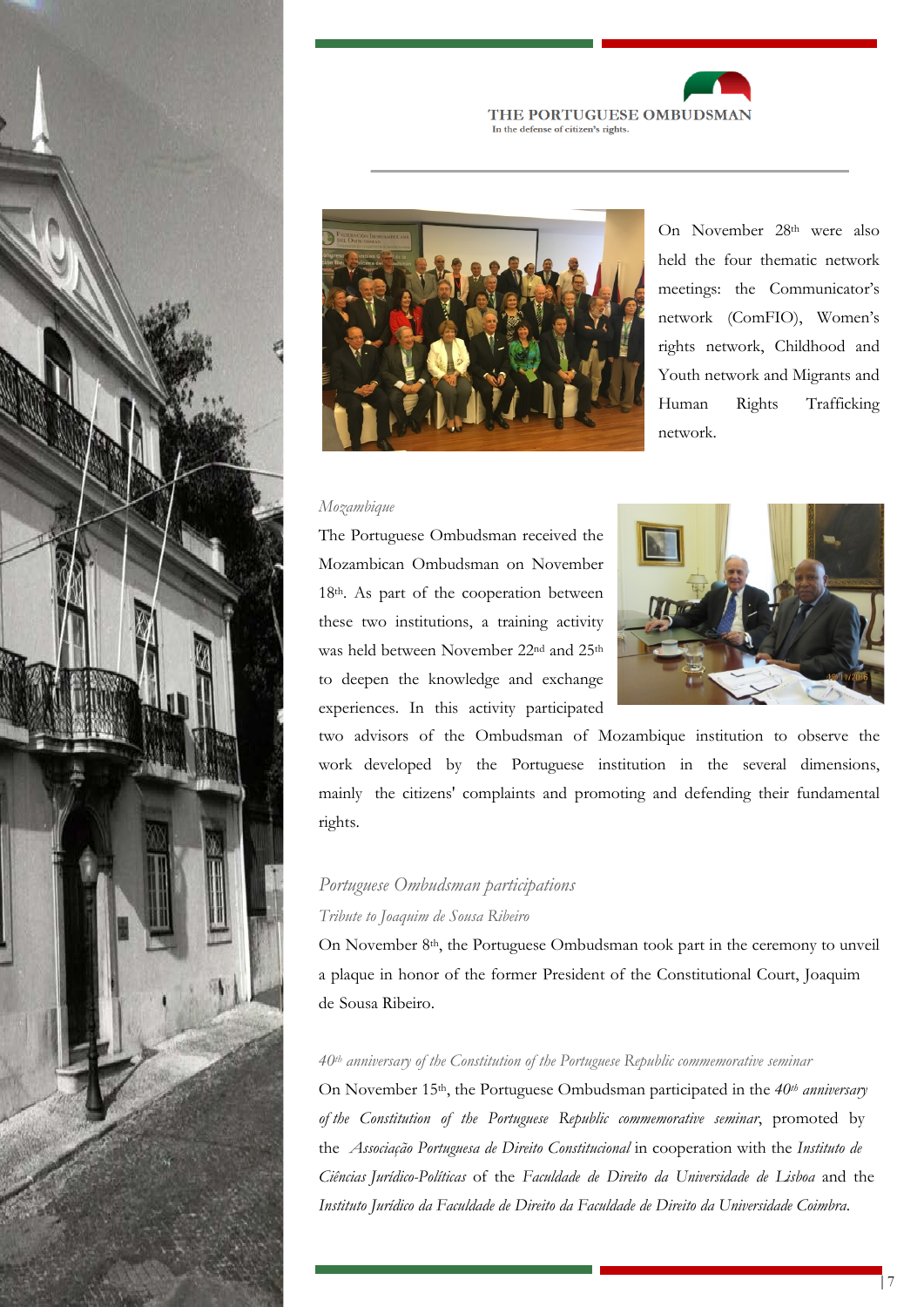



## *Dinner to honor the Kings of Spain*

The Portuguese Ombudsman was present, on November 28<sup>th</sup>, at the dinner to honor the Kings of Spain, offered by the President of the Republic, in the *Paço Ducal*  in Guimarães.

## *Welcome Solemn Session to the Kings of Spain*

On November 30th, the Portuguese Ombudsman took part in the Welcome Solemn Session to the Kings of Spain, at the invitation of the President of the Parliament, at the Portuguese Parliament.

### *Dinner to honor the President of the Czech Republic*

On December 14th, the Portuguese Ombudsman was present at the dinner to honor the President of the Czech Republic, Milos Zeman, hosted by the President of the Republic, at the Ajuda National Palace.

## *Taking office ceremony of the President of the Supreme Administrative Court*

On December 23rd, the Portuguese Ombudsman took part in the taking office ceremony of the President of the Supreme Administrative Court, Judge Vítor Manuel Gonçalves Gomes, which took place in the Noble Hall of the Supreme Administrative Court in Lisbon.

## *Other activities*

## *Social networks*

On November 11th, was created the Portuguese Ombudsman official page on the social network *[Facebook.](https://www.facebook.com/Provedor-de-Justi%C3%A7a-920298761438007/)*

#### *Interviews*

On November 17<sup>th</sup>, the Portuguese Ombudsman gave an *[interview](http://www.rtp.pt/play/p280/e259789/maria-flor-pedroso)* to the journalist Maria Flor Pedroso on *Antena 1*.

On December 15<sup>th</sup>, the Portuguese Ombudsman was interviewed in the 360° program at RTP3.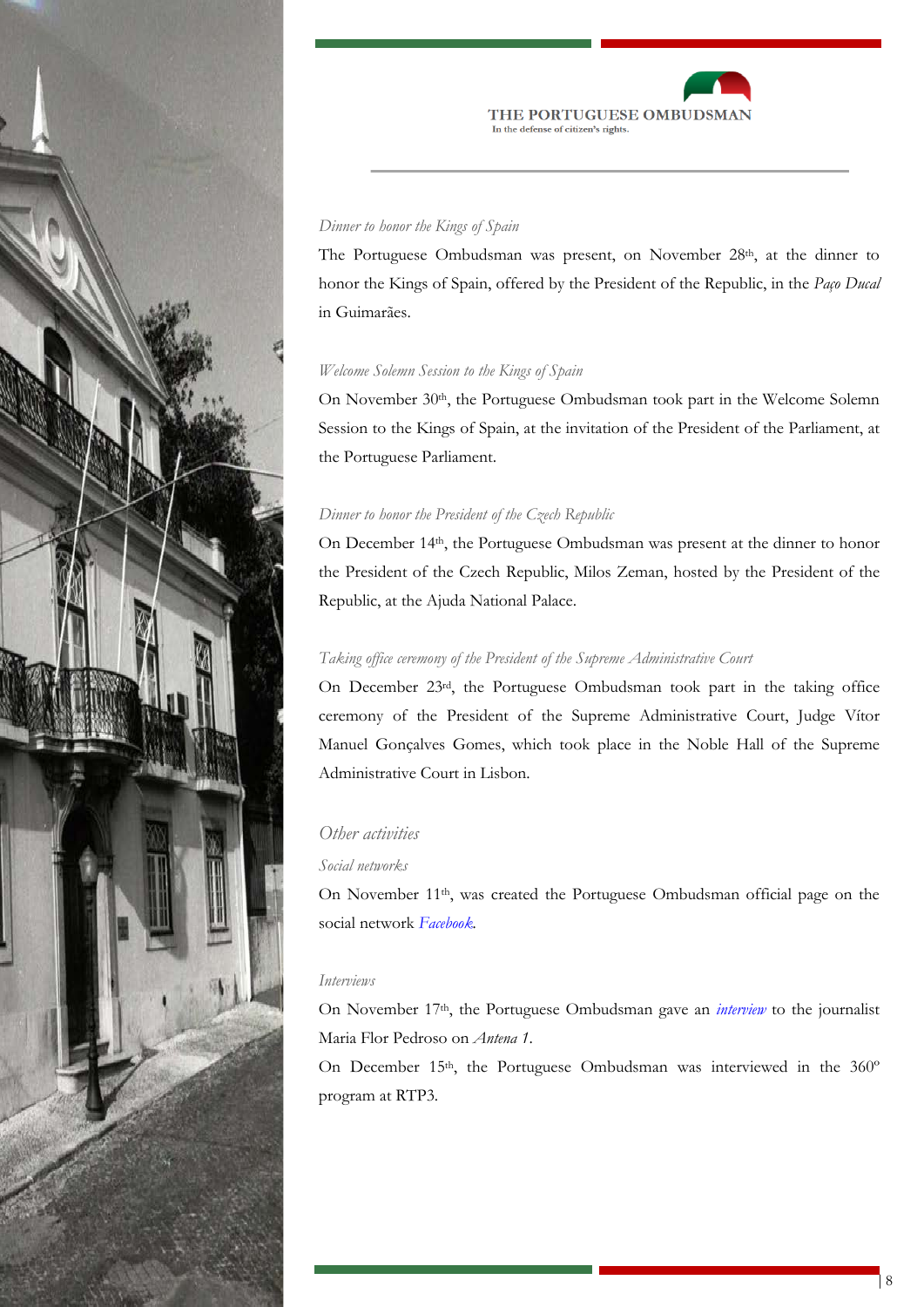



*Recent publications*

- Article *[Razões de uma razão \(XX\)](http://www.provedor-jus.pt/site/public/archive/doc/11122016_Razoes_de_uma_razao_XX.pdf)*
- *[Visit report to the Leiria Special Prison](http://www.provedor-jus.pt/?idc=83&idi=16631)*
- Article *[Razões de uma razão \(XIX\)](http://www.provedor-jus.pt/site/public/archive/doc/03_11_2016_Razoes_de_umarazao_XIX.pdf)*

*Contacts*

 Rua do Pau de Bandeira, 9 – 1249-088 Lisbon Phone +351 213 926 600/8 – Fax +351 213 961 243 [http://www.provedor-jus.pt](http://www.provedor-jus.pt/) Blue hotline 808 200 084 Children's hotline 800 206 656 Senior citizen hotline 800 203 531 People with disabilities hotline 800 208 462 *[Portuguese Ombudsman Facebook Page](https://www.facebook.com/Provedor-de-Justi%C3%A7a-920298761438007/)*